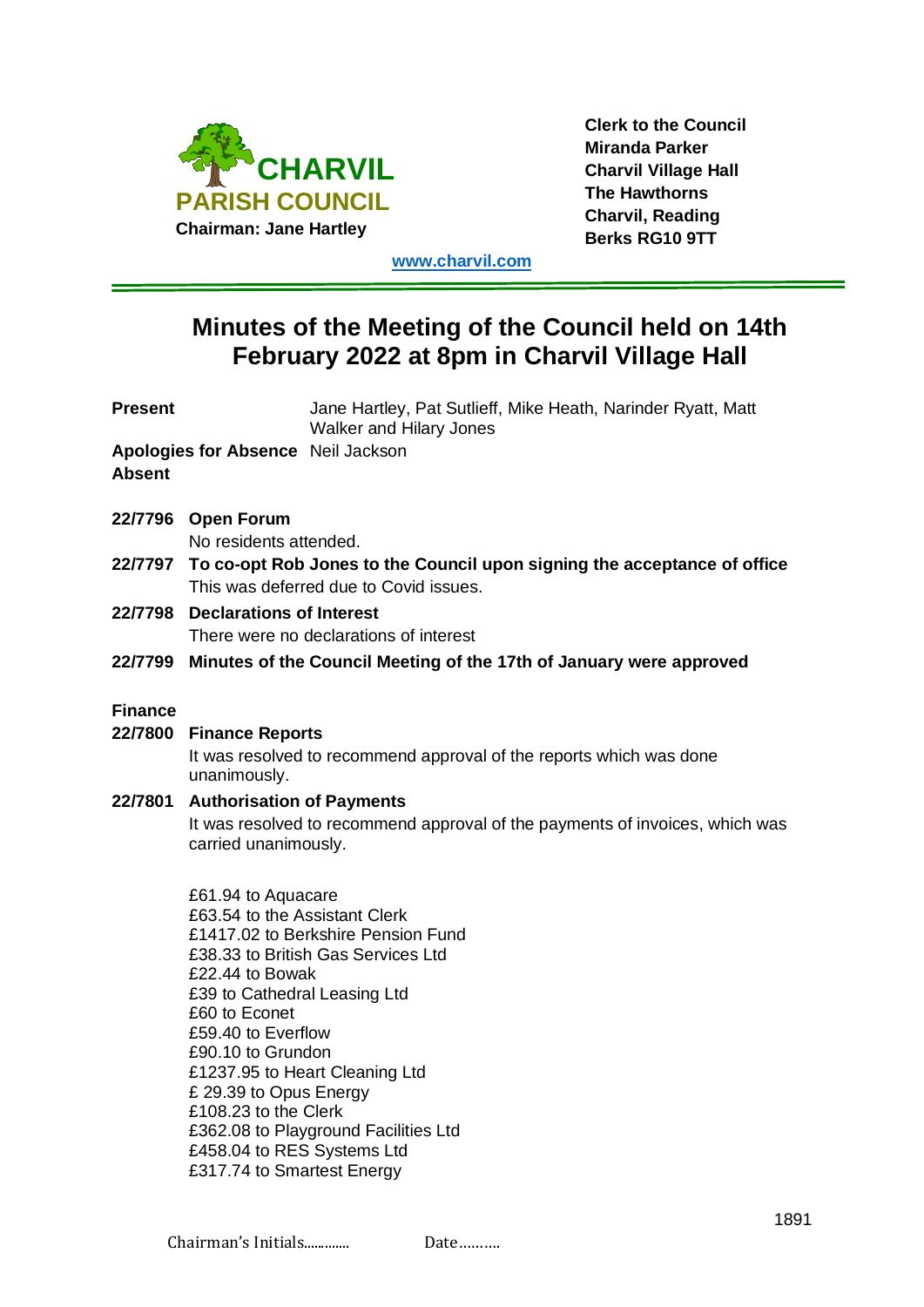£28.75 to Scottish & Southern Energy £2435.11 to Sunshine Commercial Services £114 to The Blue Moose Graphic Company £510 to The Parish Notice Board Company £110.35 to Tivoli Group Ltd £75.65 to Viking Stationery £4580.46 in Payroll

# **22/7802 To consider the quotations for remedial tree work at East Park Farm, St Patricks' and on the corner of Park Lane and The Hawthorns, and to approve one for each site**

It was resolved to accept the quotations from Canon Tree Care for the trees at East Park Farm and on Park Lane, and the quotation from Arborfield Tree Care for St Patrick's Recreation Ground, which were passed unanimously.

It was noted that one of the protected Lime trees needs to be felled as its condition has deteriorated in the last year.

# **22/7803 Planning, Environment and Highways Committee (PEH)**

The minutes of the meeting on 29th November 2021 were approved and signed.

- 220182 Application for the proposed garage conversion to create habitable accommodation, changes to fenestration, plus the insertion of 2no. roof lights at 25, Park View Drive South – no Parish Council comments
- 220246 Application for the proposed single storey rear extension with 3no. rooflights and garage conversion along with single storey front extension with 2no. rooflights following demolition of existing porch to include changes in fenestration at Pebble Cottage, Milestone Avenue – no Parish Council comments

#### The following Planning refusals were noted

- 213424 Application for the proposed erection of a single storey side/rear extension following demolition of existing garage and the erection of new first floor including the insertion of 3no. rooflights, following demolition of existing first floor at 11 Old Bath Road
- 213815 Application for the proposed erection of a part single, part two storey front extension, erection of a part single, part two storey rear extension, insertion of 4no. rooflights plus the addition of 3no. "Juliet" balconies to rear and associated roof alterations at Iffleigh, Park Lane

# **To Consider where to plant the remaining Platinum Trees**

There are five crab apples, five hazels, five rowans and three small-leafed limes to plant. The idea is to plant the hazels and crab apples in the hedge at St Patrick's, although there is a thought that one of the crab apples could be planted in the park at The Hawthorns to help pollination of the orchard trees. After some discussion, it was felt it would be appropriate to plant the rowans where the trees have been felled at East Park Farm. The limes are a bit more problematic, but it could be possible to plant them near the limes at East Park Farm, particularly as one will have to be felled. There was a discussion about whether anything can be planted on the roundabout near The Hawthorns.

There was a discussion about wildflower planting, at it was agreed that the clerk would contact Wokingham's Parks and Open Spaces team, to see if they could help. Possible sites suggested were the area on the junction of Park View Drive South and Old Bath Road; the grassy area on the entrance of Milestone Avenue; and the bank between the car park and Park Lane.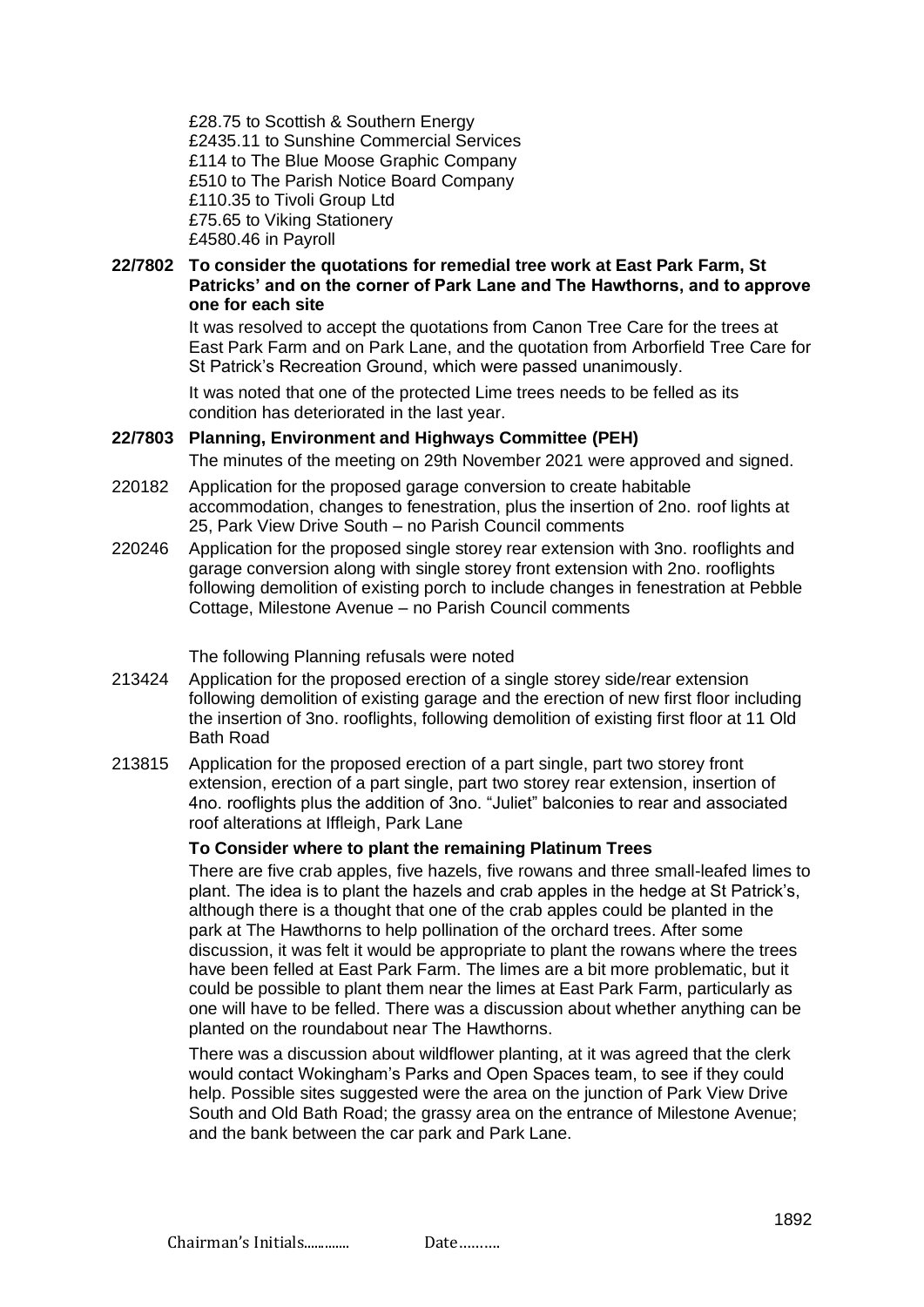**To note the completion of the pruning works by the Grounds Maintenance team at East Park Farm, and further unauthorised pruning of vegetation bordering the park. To develop a plan of action to bring this to an end through a pro-active maintenance schedule by the Grounds Maintenance team after consultation with the relevant residents**

The clerk was to assess what work needs to be done with the advice of the Grounds Maintenance company. Once there is a plan, residents will be contacted by councillors with a letter from the Council stating the Council's position. *Clerk's note: the Grounds Maintenance company suggested the Council needs to adopt a tree management policy to reinforce the point that up to this point, residents taking matters into their own hands are acting unlawfully, and that this needs to stop.*

# **22/7804 Amenities Committee**

**To approve the Minutes of the Amenities Committee on 7th December 2021** These were approved and signed.

# **To decide upon the 2022/23 Price Increase for the Facilities**

It was resolved to leave the Standard rate as it is, but to increase all other rates by 5%, rounded to the nearest 5p, which was approved unanimously.

# **To decide whether to increase the maximum numbers in the hall from 60 with the relaxation of Covid regulations**

It was agreed to leave this as it is, and review in April

# **To consider offering a discount on the changing rooms with broken showers in the Pavilion**

It was agreed to give a discount of £15 if they ask for it.

# **22/7805 Report from the Borough Councillor**

Borough Councillor Akhtar ran through issues he has been dealing with on behalf of residents, including raising a successful enforcement issue about missing hedgerow on the edge of the Hicks development; reporting potholes in the area; working with the school to achieve plastic free status; reporting broken streetlights, trying to organise a police speed operation on the A4; trying to sort out the issue of the missing bins on the WBC portal; the repainting of the roundabout on the Old Bath Road/Park Lane junction; and the missing bus stop near the wee Waif.

#### **Items for Consideration**

#### **22/7806 To hear an update on the Neighbourhood Plan Progress**

The public meeting on 5th February was quite successful, with 40 people attending over the day. A few people were willing to join working groups, but more needs to be done to find people who could join these. Rob Jones is working on analysing more data, which the working groups can build upon. One thing that became evident, was the concerns of residents in places like Charvil Meadow Road, of the effects of the current housing proposals on the likelihood of flooding of their homes.

# **22/7807 To consider what needs to be done for the Platinum Jubilee picnic, including whether to pay for a band and for a plaque**

After some discussion, it was felt that there are too many competing events to hold a successful picnic, so it was decided to help residents with advice as to how organise street closures for street parties. It was also agreed to organise a treasure hunt for children and to unveil a plaque, possibly at the hall, for the Platinum Jubilee trees, as part of the Annual Parish Meeting.

# **22/7808 To consider what issues may need publicising this month**

The issues that need publicising include reporting on the Neighbourhood Plan meeting, the possibility of planting wildflowers, what will be done for the Jubilee, and the litter pick.